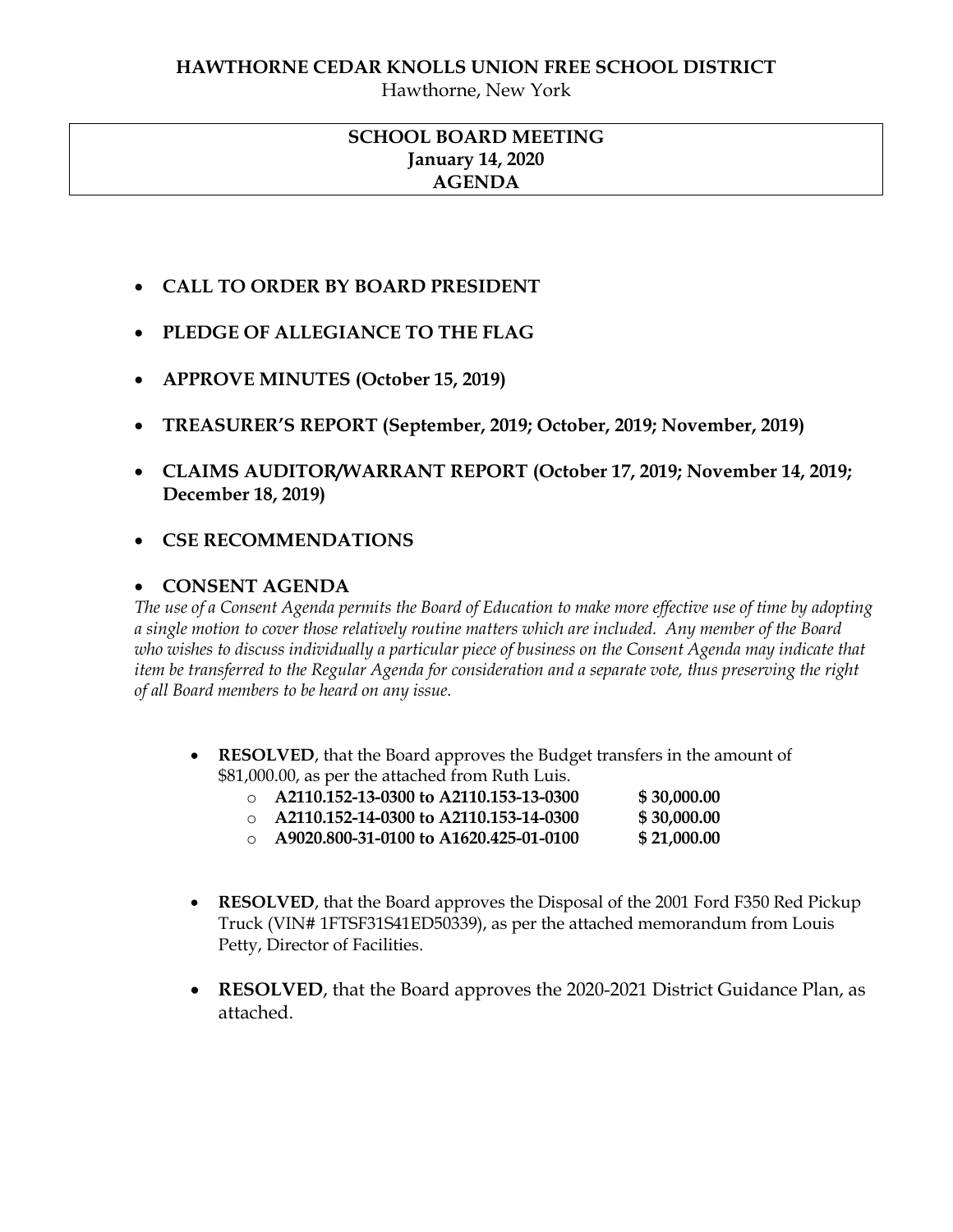# **REGULAR AGENDA**

- **RESOLVED**, that the Board approves the Agreement between the Hawthorne Cedar Knolls UFSD and the Hawthorne Cedar Knolls Para Professionals, Local 6080, NYSUT, AFT, AFL-CIO, for the period July 1, 2019 to June 30, 2024, as attached.
- **BE IT RESOLVED**, that the Board approves the SUPPLEMENTAL MEMORANDUM OF AGREEMENT BY AND BETWEEN THE SUPERINTENDENT OF SCHOOLS AND BOARD OF EDUCATION OF THE HAWTHORNE CEDAR KNOLLS UNION FREE SCHOOL DISTRICT, hereinafter ("the District"), and the HAWTHORNE CEDAR KNOLLS FEDERATION OF TEACHERS, LOCAL 1169, AFFILITATED WITH THE NEW YORK STATE UNITED TEACHERS, AFT, NEA, AFL-CIO ("LOCAL 1169"); as attached, and authorizes the Board President to sign such agreement, adding the title of "Teaching Assistant" to the bargaining unit.

And, **BE IT FURTHER RESOLVED**, that the Board authorizes The District Clerk to post the Notice of Recognition.

 **RESOLVED**, WHEREAS, the Board for reasons of economy and efficiency, has determined that it is appropriate to abolish certain non-pedagogical positions in the District;

THEREFORE, BE IT RESOLVED, that the Board hereby abolishes the following positions,

effective close of business on January 15, 2020:

# **Three (3) FTE Bus Drivers**

 **BE IT FURTHER RESOLVED**, that to the extent that there are more employees in the job title than there are remaining positions after consideration of bumping rights in accordance with the CSEA Collectively Negotiated Agreement, the Board Clerk is hereby directed to provide written notice to those employees who shall be excessed of the termination of their employment effective close of business of January 15, 2020. With further notice regarding recall rights, if any; and

**BE IT FURTHER RESOLVED**, that said employees who are in the competitive class of the civil service shall be notified, in writing, of their placement on an eligibles list regarding their entitlement to recall for a period of four years from the date of the abolition of their position in accordance with Sections 80 and 81 the Civil Service Law.